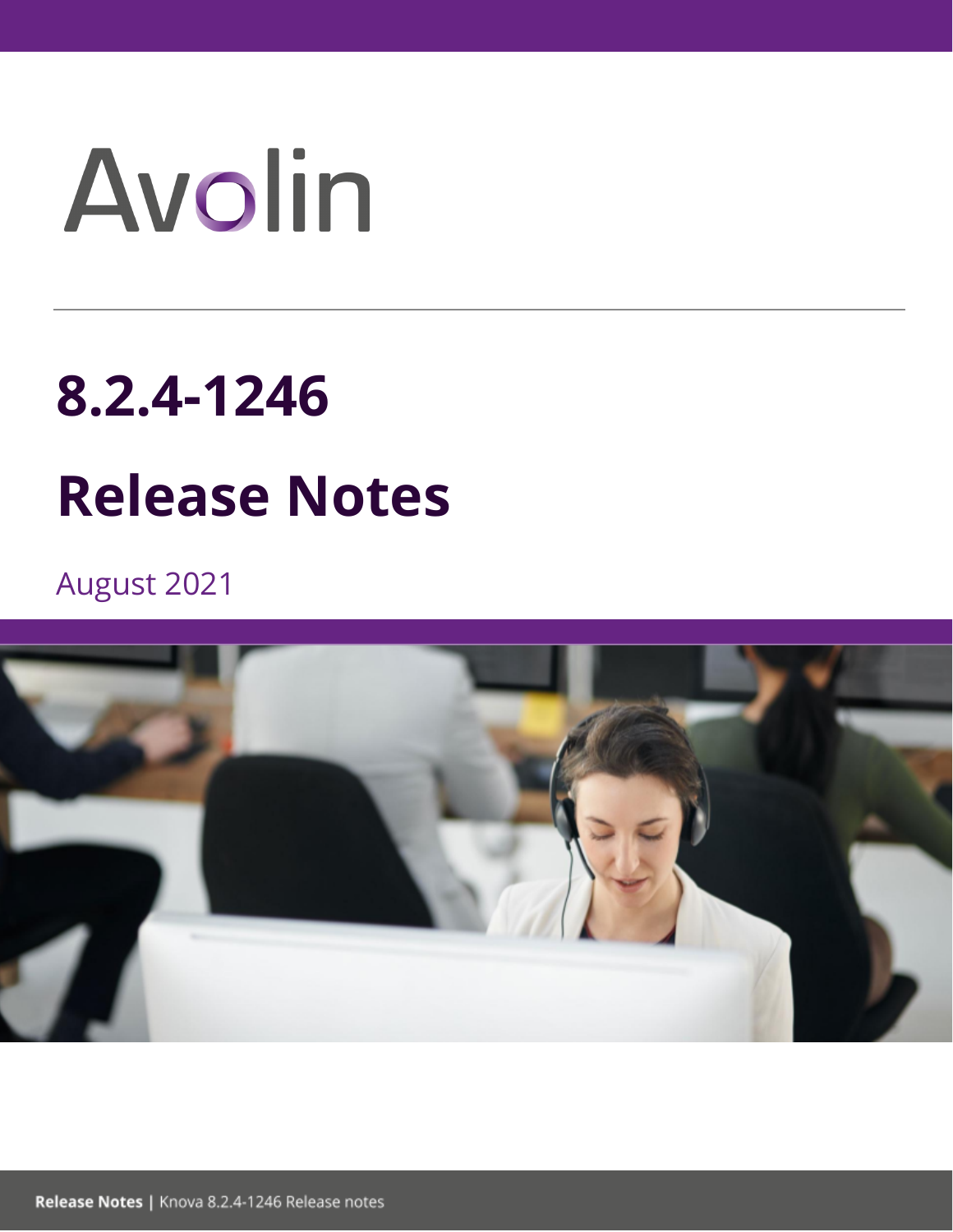### <span id="page-1-0"></span>**Contents**

| <b>Contents</b>                                            |        |
|------------------------------------------------------------|--------|
| <b>Introduction</b>                                        |        |
| <b>Target Environment</b>                                  |        |
| <b>Testing Environment</b>                                 |        |
| <b>Features enhanced</b><br>3                              |        |
| <b>Defects/Customer Defects Fixed</b>                      |        |
| <b>Deployment Procedure</b>                                | 4      |
| <b>Pre-deployment Tasks</b><br><b>Deployment Procedure</b> | 4<br>4 |
| <b>JDK8 Update Instructions</b>                            |        |
| <b>Summary</b>                                             | 4      |
| <b>Pre-requisites for JDK8 U291</b>                        | 4      |
| <b>Steps</b>                                               | 4      |
| <b>Summary</b>                                             | 5      |
| <b>Steps</b>                                               | 5      |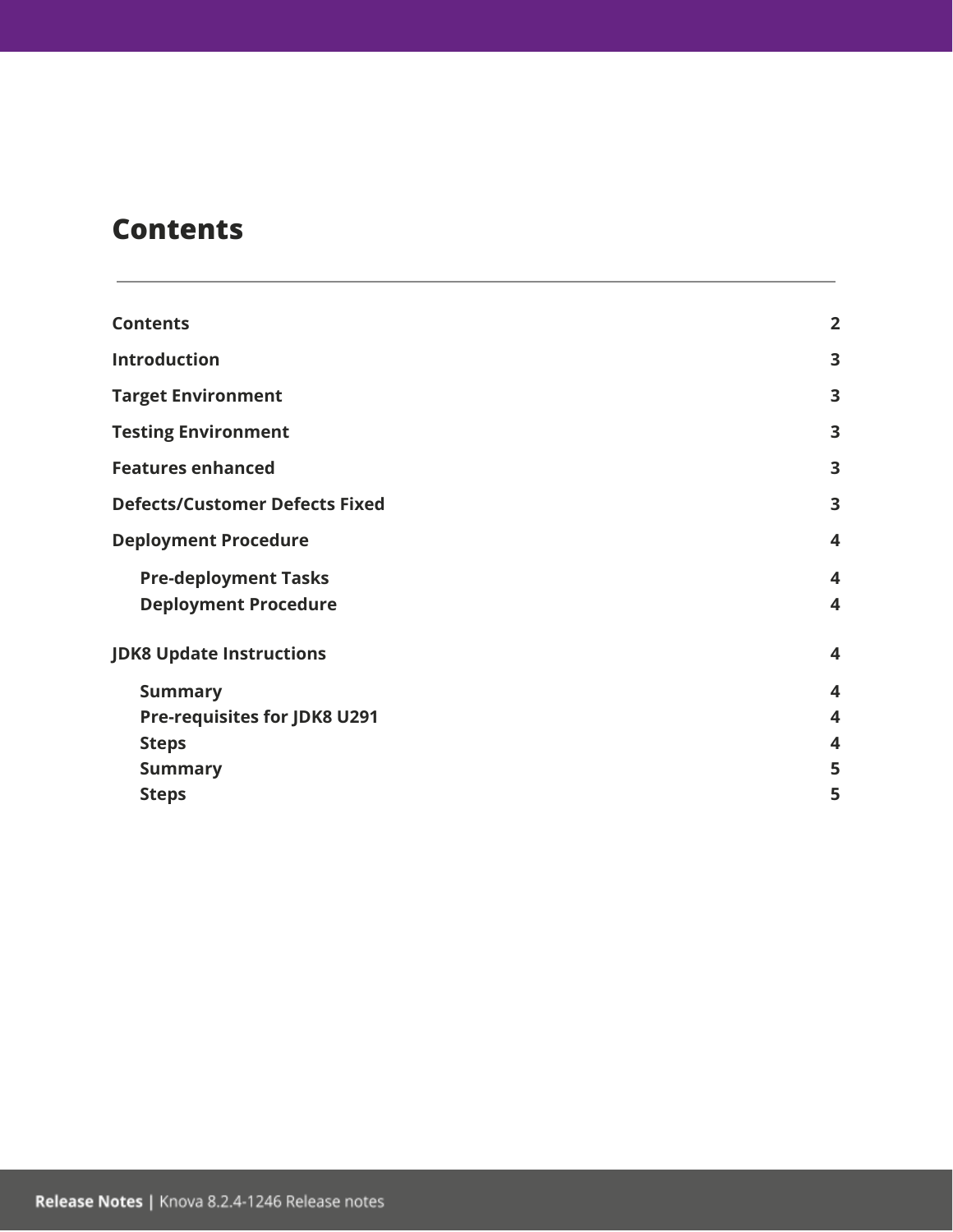# <span id="page-2-0"></span>**Introduction**

<span id="page-2-1"></span>This is a maintenance release for Knova that includes defect fixes.

# **Target Environment**

<span id="page-2-2"></span>Knova 8.2.4.x

# **Testing Environment**

<span id="page-2-3"></span>Knova 8.2.4-1246

### **Features enhanced**

<span id="page-2-4"></span>N/A

# **Defects/Customer Defects Fixed**

| No | Jira $#$          | Description                                                                                   |
|----|-------------------|-----------------------------------------------------------------------------------------------|
| 1  | KNOV-11359        | KMX: What's new does not return the result to users whose date format is set to<br>YYYY/MM/DD |
| I2 | <b>KNOV-11422</b> | Wrong user name are stored in History in some cases                                           |
| Iз | <b>KNOV-11444</b> | Text marker not being displayed                                                               |
| 4  | KNOV-10993        | LCM does not export some fields when LCM is using Japanese resources                          |
| 5  | KNOV-11573        | "Show focus choices" option does not work                                                     |
| l6 | KNOV-11484        | Upgrade tomcat 8.5.15 for security fixes                                                      |
| 17 | KNOV-11602        | Last Modified By is not updated correctly when Adding access level from Bulk Changes.         |
| 8  | KNOV-11687        | Document can be saved without value in the required field from Manage Document<br>window      |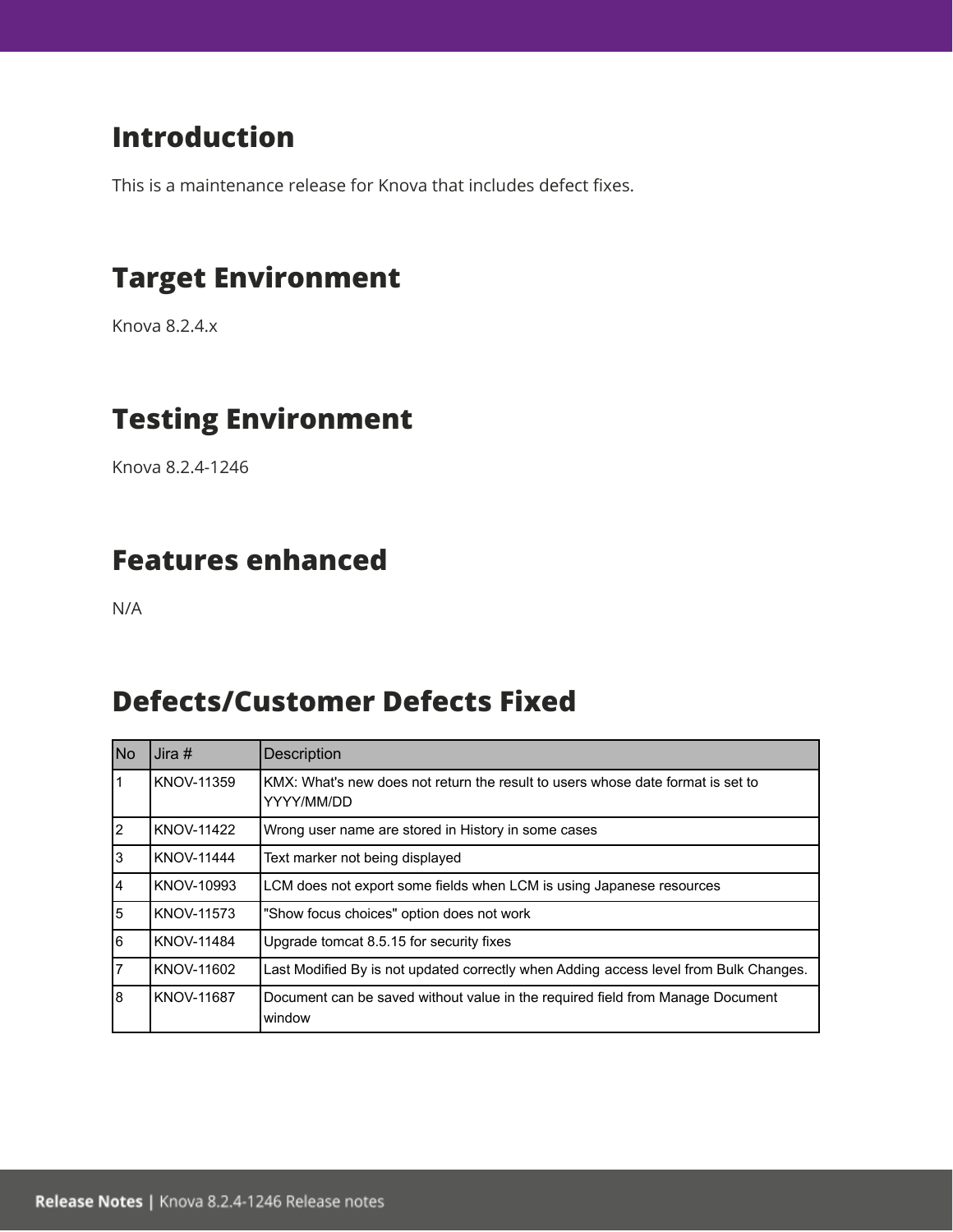## <span id="page-3-0"></span>**Deployment Procedure**

#### <span id="page-3-1"></span>**Pre-deployment Tasks**

It's advisable taking a backup of the "software" folder before setup.

#### <span id="page-3-2"></span>**Deployment Procedure**

This version provides an incremental installer that can be applied to any previous Knova v8.2.4.X versions

# <span id="page-3-3"></span>**JDK8 Update Instructions**

#### <span id="page-3-4"></span>**Summary**

In order to mitigate some vulnerabilities reported for the Java version in use by Knova (JDK8

u131 and Knova JDK u281), it is mandatory to update the Java JDK version to JDK8 u291.

#### <span id="page-3-5"></span>**Pre-requisites for JDK8 U291**

● Knova v8.2.4.1246 (if installed on a previous version this update will disrupt the create document feature)

#### <span id="page-3-6"></span>**Steps**

Follow the instructions below to perform the update.

1. Perform a backup of the Knova's Java folders located here:

C:\Knova\Software\Install\accessories\Java32

C:\Knova\Software\Install\accessories\Java64

- 2. Extract the contents of the "Knova\_jdk8u291\_update.zip" file:
- 3. Stop all Knova services: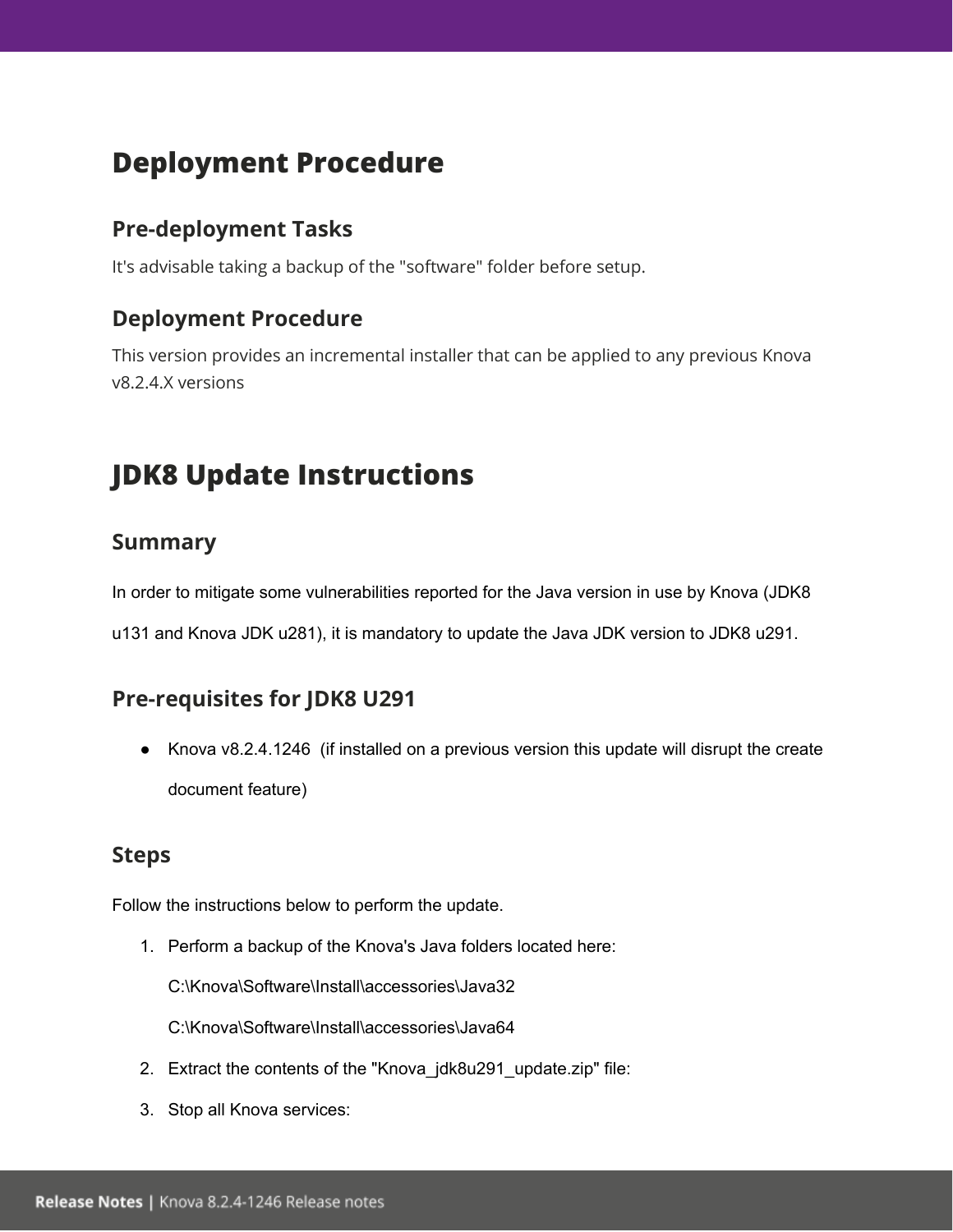To do that, open the Command Prompt and execute:

#### **cd C:\Knova\Software\Platform\Server\StartStopAll**

#### **stopAll.bat**

- 4. Manually stop Knova Solr service from Windows Services window
- 5. Delete Knova's Java folders.
- 6. Replace the Knova's Java folders with the ones inside the zip file.
- 7. Manually start Knova Solr service from Windows Services window
- 8. Start all Knova services:

Open the Command Prompt and execute:

**cd C:\Knova\Software\Platform\Server\StartStopAll**

**startAll.bat**

-----------------------------------------------------------------

#### <span id="page-4-0"></span>**Summary**

Due to the end of life stage of Adobe Flash player, the content editor file uploader was replaced.

After the Knova update, you should perform the steps below.

#### <span id="page-4-1"></span>**Steps**

Follow the instructions below to perform the update.

1. Open the Command Prompt and execute

**cd C:\Knova\Software\Platform\Server**

**build\_gwt\_ct\_all.bat**

It should take a few minutes to complete the operations.

Clear the browser cache to make sure the new upload feature is loaded properly.